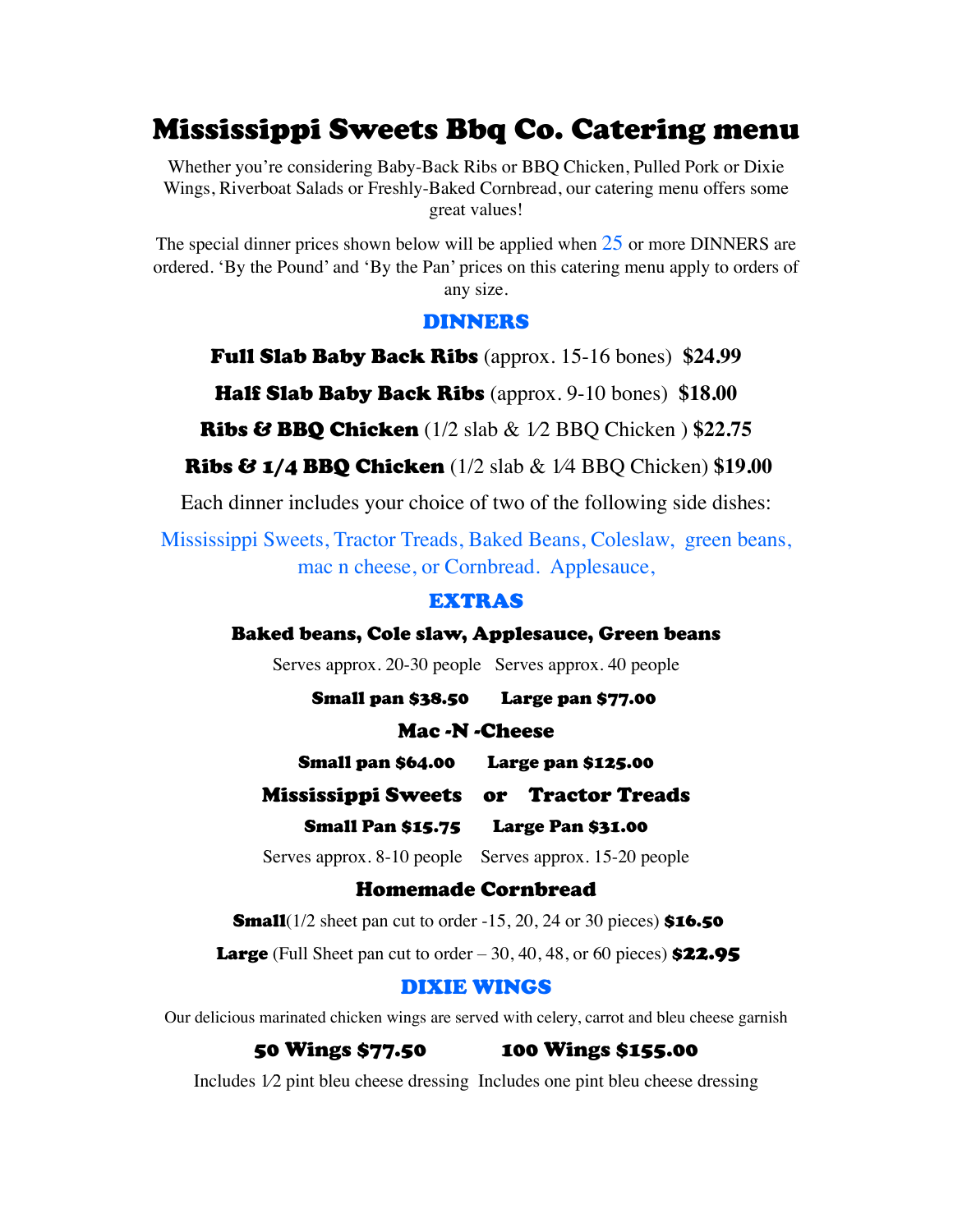# BY THE POUND

An average of 3-4 sandwiches can be made from one pound. Includes 4 ounces of sauce per pound. Choose our traditional red bbq sauce or the light mustard bbq sauce (which is great with the pork!)

If you love our sauce – order extra!

# PORK \$15.50 BEEF \$MARKET SHREDDED CHICKEN \$14.75

Buns are not included. Our regular buns are \$7.75/doz. "Kid" buns (smaller) are \$6.50/ doz

# SALADS

We offer two "family sizes" of our salads. The small pan serves between 6 and 10 people and includes 1⁄2 pint of dressing. The large pan serves between 20 and 25 people and includes one pint of dressing. Extra dressing is \$7.50 per pint.

# Tossed Salad

Fresh greens, tomato, cucumber and onion

# Small \$27.75 Large \$55.50

# Biloxi Bleu

Assorted greens, bleu cheese crumbles, bacon and sundried tomatoes – vinaigrette dressing

# Small \$40.50 Large \$80.00

# Cottonwood

Fresh greens, grilled chicken breast, cheddar cheese – honey mustard dressing

# Small \$40.50 Large \$80.00

# Riverboat

Crisp romaine tossed with homemade Caesar dressing, croutons and parmesan cheese

# Small \$31.25 Large \$62.00

All catering orders are available for customer pick up. Delivery, as well as on-site service is available. Please inquire for additional information and service rates.